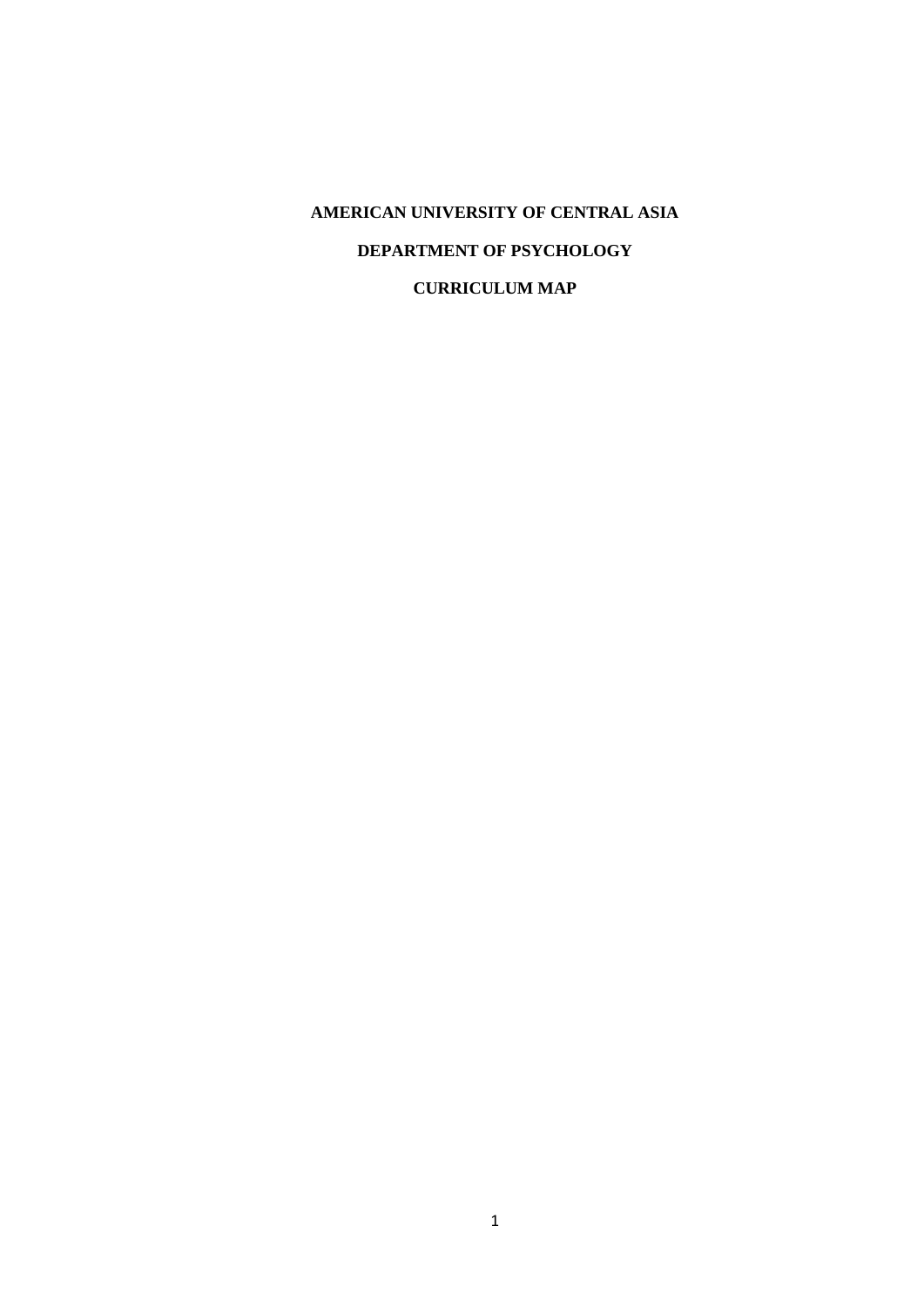## **CURRICULUM DESCRIPTION**

The Department of Psychology at the American University of Central Asia developed a curriculum map in an attempt to ensure that students majoring in psychology receive sufficient opportunities to acquire major-specific competencies. The curriculum map will help to identify how major courses contribute to the entire curriculum and where improvements can be made. The curriculum map is based on the curriculum learning goals and specifies how each major-specific course contributes to the achievement of these goals.

The Department of Psychology puts forward the following four broad goals with corresponding student learning outcomes:

# **GOAL 1. PROVIDE STUDENTS WITH A COMPREHENSIVE KNOWLEDGE BASE IN PSYCHOLOGY**

Students should be able to demonstrate fundamental knowledge and understanding of major concepts, theoretical approaches, historical events and major research. They should be able to engage in discussions about how psychological principles apply to behavioral problems.

## **Learning outcomes:**

- 1.1 Students describe key concepts, principles, and overarching themes in psychology
- 1.2 Students develop a working knowledge of psychology content's domain
- 1.3 Students can describe practical applications in psychology

# **GOAL 2. FOSTER STUDENTS' UNDERSTANDING OF SCIENTIFIC RESEARCH AND RESPECT FOR SCIENTIFICALLY DERIVED KNOWLEDGE**

Students should develop skills in scientific reasoning and problem solving including using relevant and effective research methods. Students will study research and apply research principles in interpretive human behavior.

## **Learning outcomes:**

- 2.1 Students use scientific reasoning to interpret psychological phenomena
- 2.2 Students interpret, design and conduct basic psychological research
- 2.3 Students conduct statistical and other data analysis

## **GOAL 3. PROMOTE STUDENTS' ETHICAL AND SOCIAL RESPONSIBILITY IN A DIVERSE WORLD.**

Students will develop ethically and socially responsible behaviors for professional and personal settings in a diverse world. Students will learn principles that govern professional ethics in psychology and act responsively in working with diverse groups of individuals.

#### **Learning outcomes:**

3.1 Students demonstrate basic knowledge of the ethical practice and basic skills in ethical decision making

3.2 Students integrate ethical standards into their own research endeavors and practice

# **GOAL 4. PREPARE STUDENTS TO BECOME COMPETENT PROFESSIONALS WHO REFLECTIVELY INTEGRATE THEORETICAL KNOWLEDGE, RESEARCH FINDINGS AND PRACTICE**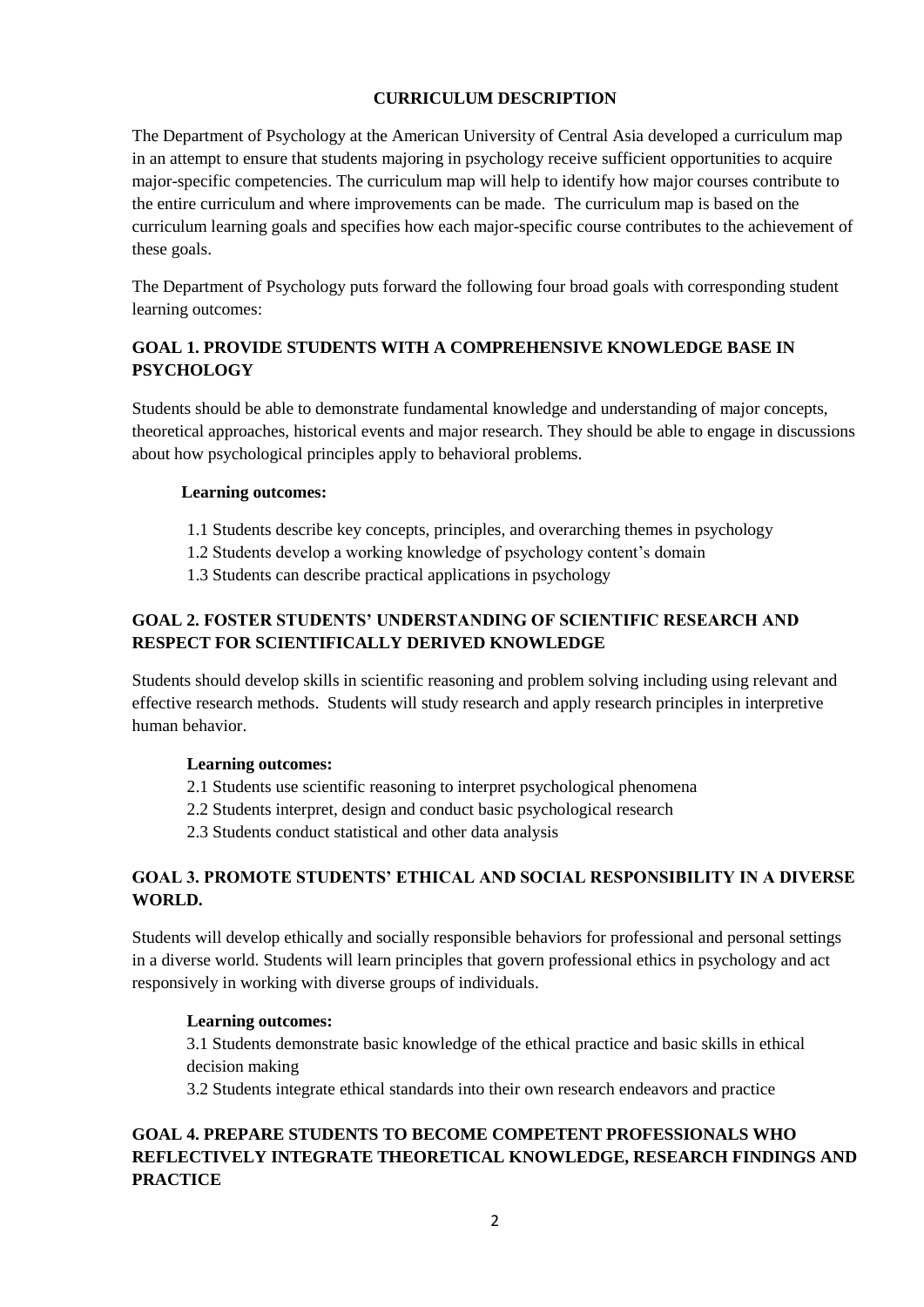Students learn how to apply psychology-specific content and skills. Students apply major psychological principles to personal, social and organizational issues.

#### **Learning outcomes:**

- 4.1 Students apply psychological content and skills to career goals
- 4.2 Students demonstrate knowledge of foundations of test construction and psychometrics
- 4.3 Students demonstrate skills in administering, scoring and interpreting psychological tests
- 4.4 Students demonstrate knowledge and skills in assessment and diagnosis

#### **CURRICULUM MAP**

The Psychology Department has developed two curriculum maps. One is based on the aforementioned program-specific goals and learning outcomes. The second one looks at how Psychology curriculum addresses the University-wide core competencies such as Communication Skills, Critical Thinking Skills, Digital Literacy, Problem Solving Skills, Global Awareness and Civic Responsibility.

#### **CURRICULUM MAP LEGEND**

#### 1. **STATEMENT IN THE SYLLABUS** (Column 1):

This outcome is explicitly (E) or implicitly (I) stated in the course syllabus.

#### 2. **EDUCATIONAL OBJECTIVE** (Column 2):

"I" Introductory: Students are expected to obtain basic knowledge, skills and competencies at an entry-level complexity.

"**D**" Developing: Students are expected to enhance and strengthen knowledge and at an expanded complexity level.

'**M**" Mastery: Students are expected to possess a strong foundation in the knowledge, skills and competencies built upon previous competencies and increased complexity.

"**A**" Application: Students are expected to possess an advanced level of knowledge, skills, and competencies and be able to apply them in multiple contexts and multiple levels of complexity.

#### 3. **DEMONSTRATION OF LEARNING** (Column 3):

Students are asked to demonstrate their learning on the outcome through tests (T), written assignments (W), oral presentations (O), projects (P), discussions (D), literature review (L), and exams (E).

## **1. AUCA Psychology Department Curriculum Map (1)**: Program Outcomes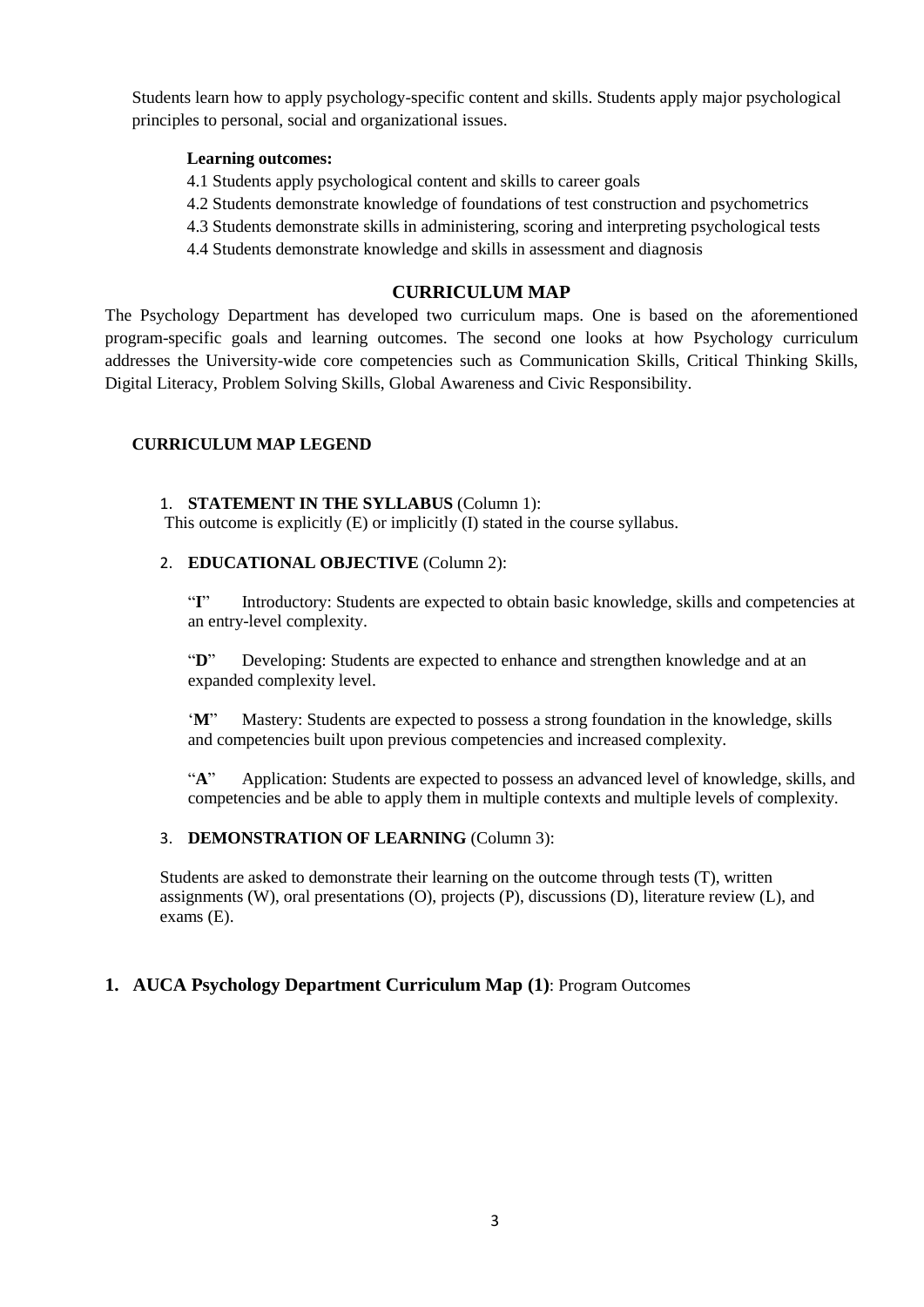|                                                                                                    |                                                                             | <b>AUCA Psychology Department Curriculum Map (1)</b>                                                                                                                           |                                           |                         |                                                                                                                                                 |                              |                   |                                                                                                                                                                             |                              |                                                                                                                                                                                                                                        |                              |                              |  |
|----------------------------------------------------------------------------------------------------|-----------------------------------------------------------------------------|--------------------------------------------------------------------------------------------------------------------------------------------------------------------------------|-------------------------------------------|-------------------------|-------------------------------------------------------------------------------------------------------------------------------------------------|------------------------------|-------------------|-----------------------------------------------------------------------------------------------------------------------------------------------------------------------------|------------------------------|----------------------------------------------------------------------------------------------------------------------------------------------------------------------------------------------------------------------------------------|------------------------------|------------------------------|--|
| PROGRAM OUTCOMES<br>1. Knowledge Base in<br><b>3. Ethical and Social</b><br>2. Scientific Research |                                                                             |                                                                                                                                                                                |                                           |                         |                                                                                                                                                 |                              |                   |                                                                                                                                                                             |                              |                                                                                                                                                                                                                                        |                              |                              |  |
| Psychology<br>courses                                                                              | knowledge and                                                               | Psychology<br>Students should be able to<br>demonstrate fundamental<br>understanding of major<br>concepts, theoretical<br>approaches, historical events<br>and major research. |                                           |                         | Students should develop<br>skills in scientific reasoning<br>and problem solving<br>including using relevant and<br>effective research methods. |                              | individuals.      | <b>Responsibility</b><br>Students will learn<br>principles that govern<br>professional ethics in<br>psychology and act<br>responsively in working<br>with diverse groups of |                              | 4. Professionalism<br>Students learn how to<br>apply psychology-specific<br>content and skills.<br>Students apply major<br>psychological principles to<br>personal issues as well as<br>to social issues and<br>organizational issues. |                              |                              |  |
| <b>Core Courses Required</b><br>of all Majors                                                      | $\begin{array}{c} \text{Statement in the} \\ \text{syllabus}^1 \end{array}$ | Educational level $^{\rm 2}$                                                                                                                                                   | Demonstration of<br>learning <sup>3</sup> | Outcome statement       | Level of content<br>delivery                                                                                                                    | Demonstration of<br>learning | Outcome statement | Level of content<br>delivery                                                                                                                                                | Demonstration of<br>learning | Outcome statement                                                                                                                                                                                                                      | Level of content<br>delivery | Demonstration of<br>learning |  |
| <b>PSY 125</b><br>General Psychology and<br>Introduction to the<br>Profession of Psychology        | $\mathbf E$                                                                 | I                                                                                                                                                                              | T, O                                      | E                       | I                                                                                                                                               | T                            | $\mathbf I$       | I                                                                                                                                                                           | $\mathbf T$                  | E                                                                                                                                                                                                                                      | $\mathbf I$                  | T, O                         |  |
| <b>PSY 127</b><br>Anatomy and Physiology<br>of CNS and Complex<br>Nervous Activity                 | E                                                                           | I                                                                                                                                                                              | T.W.<br>P, E                              | I                       | I                                                                                                                                               | T                            | E                 | I                                                                                                                                                                           | T                            |                                                                                                                                                                                                                                        |                              |                              |  |
| <b>PSY 238.1</b><br>Developmental<br>Psychology                                                    | E                                                                           | I, D                                                                                                                                                                           | T.O.<br>W, P,<br>E, D                     | E                       | I.D                                                                                                                                             | P, T, O                      |                   | $\mathbf I$                                                                                                                                                                 |                              |                                                                                                                                                                                                                                        |                              |                              |  |
| <b>PSY 310.1</b><br>Psychophysiology and<br>Cognitive Psychology                                   | $\mathbf E$                                                                 | I, D,<br>M, A                                                                                                                                                                  | T, W,<br>E                                | ${\bf E}$               | $\mathbf{I}$                                                                                                                                    | T                            | $\mathbf E$       | I                                                                                                                                                                           | T                            | E                                                                                                                                                                                                                                      | I, D                         | $\overline{P}$               |  |
| PSY 290.1<br>History and Methodology<br>of Psychology                                              | E                                                                           | I, D, M                                                                                                                                                                        | T, O, D                                   | $\mathbf E$             | I, D                                                                                                                                            | T, O                         | I                 |                                                                                                                                                                             |                              | ${\bf E}$                                                                                                                                                                                                                              | I,                           | O, D                         |  |
| <b>PSY 211.1</b><br>Social Psychology                                                              | E                                                                           | I, D                                                                                                                                                                           | T.O.<br>W, P,<br>E                        | E                       | I, D                                                                                                                                            | P, T, O                      | E                 | I, D                                                                                                                                                                        | T, O                         | E                                                                                                                                                                                                                                      | I, A                         | $\mathbf{P}$                 |  |
| <b>PSY 204</b><br>Theories of Personality                                                          | E                                                                           | I, D, M                                                                                                                                                                        | T, O,<br>W, D                             | $\bf{I}$                |                                                                                                                                                 |                              | I                 |                                                                                                                                                                             |                              | E                                                                                                                                                                                                                                      | I, D                         | 0, T,<br>D                   |  |
| <b>PSY 342.1</b><br>Introduction to<br>Organizational<br>Psychology                                | $\mathbf E$                                                                 | I, D,<br>M, A                                                                                                                                                                  | T.O.<br>W, P,<br>D                        | E                       | I, D                                                                                                                                            | P, T                         | $\mathbf I$       | I                                                                                                                                                                           |                              | E                                                                                                                                                                                                                                      | I, D,<br>M, A                | P, D                         |  |
| PSY 391.1<br>Abnormal Psychology                                                                   | $\mathbf E$                                                                 | I, D, M                                                                                                                                                                        | T, W,<br>$\Omega$                         | $\mathbf E$             | I, D                                                                                                                                            | T, W                         | I                 | I                                                                                                                                                                           |                              | $\bf{I}$                                                                                                                                                                                                                               | $\mathbf{I}$                 | $\overline{\mathrm{T}}$      |  |
| PSY 337.1<br>Psychometrics<br>(Psychological Tests)                                                | E                                                                           | I, D,<br>M, A                                                                                                                                                                  | T, W,<br>P, O                             | E                       | I, D,<br>M, A                                                                                                                                   | T, W,<br>P, O                | E                 | I, D,<br>M, A                                                                                                                                                               | T, W,<br>P, O                | $\overline{\mathrm{E}}$                                                                                                                                                                                                                | I, D,<br>M, A                | T, W,<br>P, O                |  |
| <b>PSY 383.1</b><br>Introduction to<br>Counseling                                                  | E                                                                           | I, D                                                                                                                                                                           | T, P,<br>O, D                             | $\mathbf{I}$            |                                                                                                                                                 |                              | E                 | I, D                                                                                                                                                                        | $\overline{T, 0}$            | E                                                                                                                                                                                                                                      | I, D                         | T, P,<br>O, D                |  |
| PSY 234.1<br>Research Methods in<br>Psychology<br>(Experimental<br>Psychology and<br>Practicum)    | E                                                                           | I, D,<br>M, A                                                                                                                                                                  | T, W,<br>P, O,<br>E, L                    | $\overline{\mathrm{E}}$ | I, D,<br>M, A                                                                                                                                   | T, W,<br>P, O,<br>E, L       | E                 | I, D,<br>M, A                                                                                                                                                               | T, W,<br>P, O,<br>E,L        | $\mathbf{I}$                                                                                                                                                                                                                           | $\bf{I}$                     | T, L                         |  |
| PSY 232.1<br><b>SPSS</b>                                                                           | $\overline{E}$                                                              | I, D,<br>M, A                                                                                                                                                                  | T, E                                      | $\mathbf E$             | I, D,<br>M, A                                                                                                                                   | T, E                         | $\bf{I}$          |                                                                                                                                                                             |                              |                                                                                                                                                                                                                                        |                              |                              |  |
| <b>PSY 411</b><br>Senior Thesis Seminar.<br>Part 1.                                                | E                                                                           | M, A                                                                                                                                                                           | W, P,<br>D                                | $\mathbf{E}$            | M, A                                                                                                                                            | W, P,<br>D                   | $\mathbf E$       | M, A                                                                                                                                                                        | W, P                         | $\mathbf E$                                                                                                                                                                                                                            | M, A                         | W, P,<br>D                   |  |
| <b>PSY 412</b><br>Senior Thesis Seminar.<br>Part 2                                                 | $\overline{E}$                                                              | M, A                                                                                                                                                                           | W, P,<br>D, L                             | E                       | M, A                                                                                                                                            | W, P,<br>D, L                | E                 | M, A                                                                                                                                                                        | W, P,<br>D, L                | $\overline{\mathbf{E}}$                                                                                                                                                                                                                | M, A                         | W, P,<br>D, L                |  |
| <b>PSY 299</b><br>Observational internship                                                         | N/A                                                                         | M, A                                                                                                                                                                           | W, O                                      | N/A                     | $\mathbf{A}$                                                                                                                                    | W, O                         | N/A               | A                                                                                                                                                                           | W, O                         | N/A                                                                                                                                                                                                                                    | $\boldsymbol{\mathsf{A}}$    | W, O                         |  |

<sup>1</sup> See Curriculum Map Legend<br><sup>2</sup> See Curriculum Map Legend<br><sup>3</sup> See Curriculum Map Legend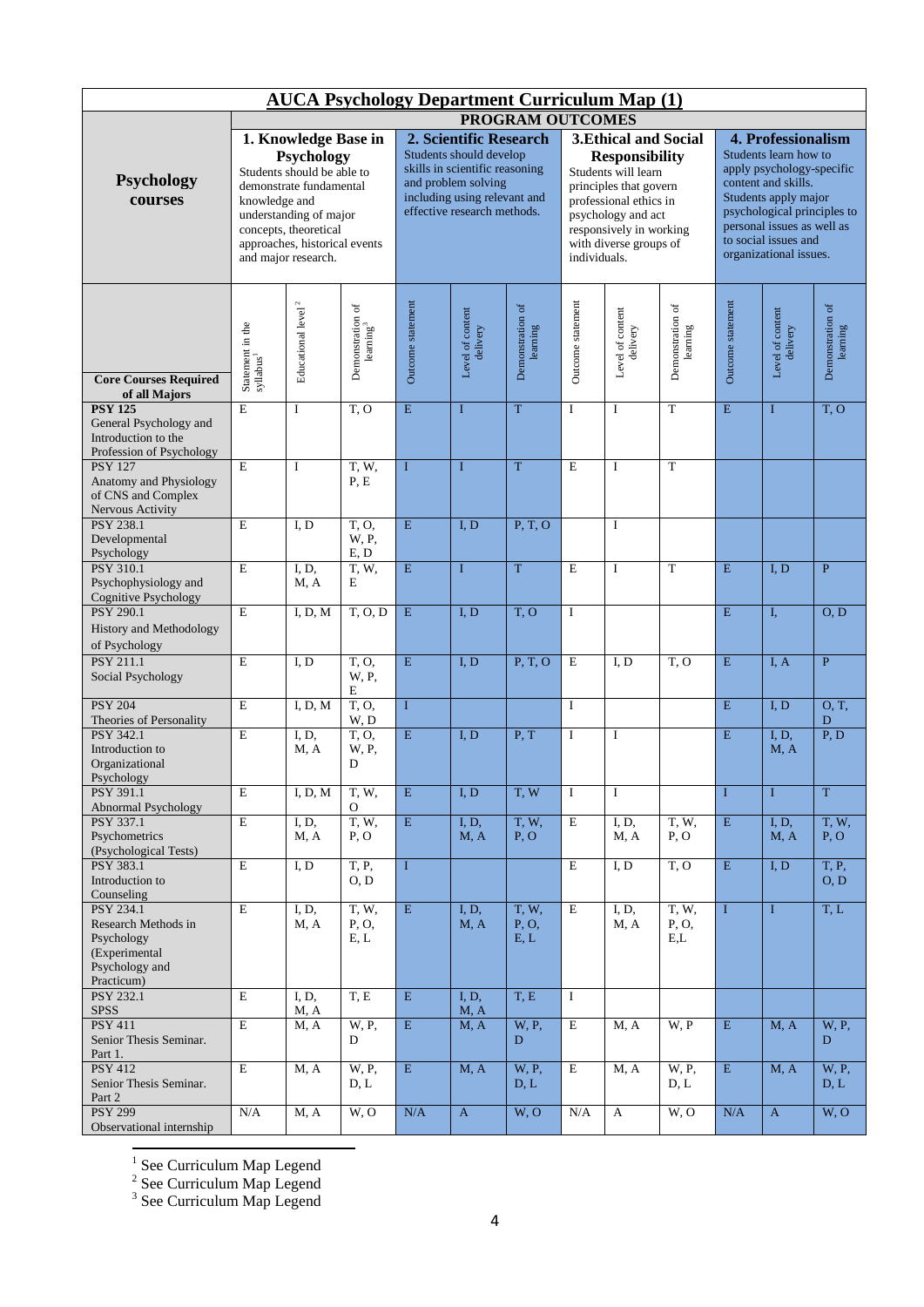| <b>PSY 361</b>          | N/A | $\mathbf{A}$ | W, O     | N/A          | $\overline{A}$ | W, O        | N/A          | $\overline{A}$ | W, O  | N/A          | $\overline{A}$ | W, O        |
|-------------------------|-----|--------------|----------|--------------|----------------|-------------|--------------|----------------|-------|--------------|----------------|-------------|
| Practical internship    |     |              |          |              |                |             |              |                |       |              |                |             |
| Elective course 18      |     |              |          |              |                |             |              |                |       |              |                |             |
| credits required from   |     |              |          |              |                |             |              |                |       |              |                |             |
| the following options   |     |              |          |              |                |             |              |                |       |              |                |             |
| PSY 220.1 Political     | E   | I.D          | P, O, D  |              |                |             | $\mathbf I$  | $\mathbf I$    |       |              |                |             |
| Psychology              |     |              |          |              |                |             |              |                |       |              |                |             |
| PSY 325.1 Market        | E   | I, D,        | O, P, D  | $\mathbf I$  |                |             | $\mathbf I$  |                |       | E            | I. D.          | O.P.        |
| Psychology              |     | M, A         |          |              |                |             |              |                |       |              | D, A           | D           |
| PSY 340.1 Autism and    | E   | I, D,        | T, P,    | E            | I, D,          | T, P, O     | E            | I, E, M        | P     | E            | $\mathbf{A}$   | P, D        |
| <b>Applied Behavior</b> |     | M, A         | O, D     |              | M, A           |             |              |                |       |              |                |             |
| Analysis treatment      |     |              |          |              |                |             |              |                |       |              |                |             |
| PSY 344.1 Autism and    | E   | I. D.        | T, P,    | E            | I, D.          | T, P, O     | E            | I, E, M        | P     | E            | $\overline{A}$ | P.D         |
| <b>Applied Behavior</b> |     | M, A         | O, D     |              | M, A           |             |              |                |       |              |                |             |
| Analysis treatment II   |     |              |          |              |                |             |              |                |       |              |                |             |
| PSY 295.1 Visual        | E   | I.D          | P, O     |              |                |             |              |                |       |              |                |             |
| Literacy                |     |              |          |              |                |             |              |                |       |              |                |             |
| PSY 348.1 The Nature of | E   | I, D, M      | P, W,    |              |                |             | E            | I, E, M        | P.W.  |              |                |             |
| Human Hate An           |     |              | D        |              |                |             |              |                | D     |              |                |             |
| Interdisciplinary       |     |              |          |              |                |             |              |                |       |              |                |             |
| Perspective             |     |              |          |              |                |             |              |                |       |              |                |             |
| <b>PSY 387.1</b>        | E   | I, D, M      | T.O.     | $\mathbf{I}$ | I              | T           | $\mathbf I$  |                |       | $\mathbf{I}$ | $\mathbf{I}$   | T, O        |
| Psychoanalysis          |     |              | P, D     |              |                |             |              |                |       |              |                |             |
| PSY 309.1 Methods of    | E   | I, D, M      | I, P, O, | $\mathbf{I}$ |                | T           | $\mathbf{I}$ |                |       | E            | I, D,          | O, P,       |
| Group Psychotherapy     |     |              | D        |              |                |             |              |                |       |              | D, A           | D           |
| PSY 345.1 Psychology of | E   | I, D,        | T, W,    | E            | I, D,          | <b>T.W.</b> | E            | I, E,          | T, W, | E            | I, D,          | T, W,       |
| Crisis and Emergency    |     | M, A         | O, P     |              | M, A           | O, P        |              | M, A           | O, P  |              | D, A           | O, P        |
| PSY 274.1 Behavioral    | E   | I, D,        | T.W.     | E            |                | T           | E            | I              | T     | E            | I, D           | P           |
| Neuroscience            |     | M, A         | E        |              |                |             |              |                |       |              |                |             |
| PSY 300.1               | E   | I, D,        | T, W,    | E            | I, D,          | <b>T.W.</b> | E            | I. E.          | T, W, | E            | I, D,          | <b>T.W.</b> |
| Psychopharmacology      |     | M, A,        | E        |              | M, A           | E           |              | M, A           | E     |              | D, A           | E, D        |
|                         |     | D            |          |              |                |             |              |                |       |              |                |             |

# 2. **AUCA Psychology Department Curriculum Map (2):** University core competencies

Below is the curriculum map for university core competencies: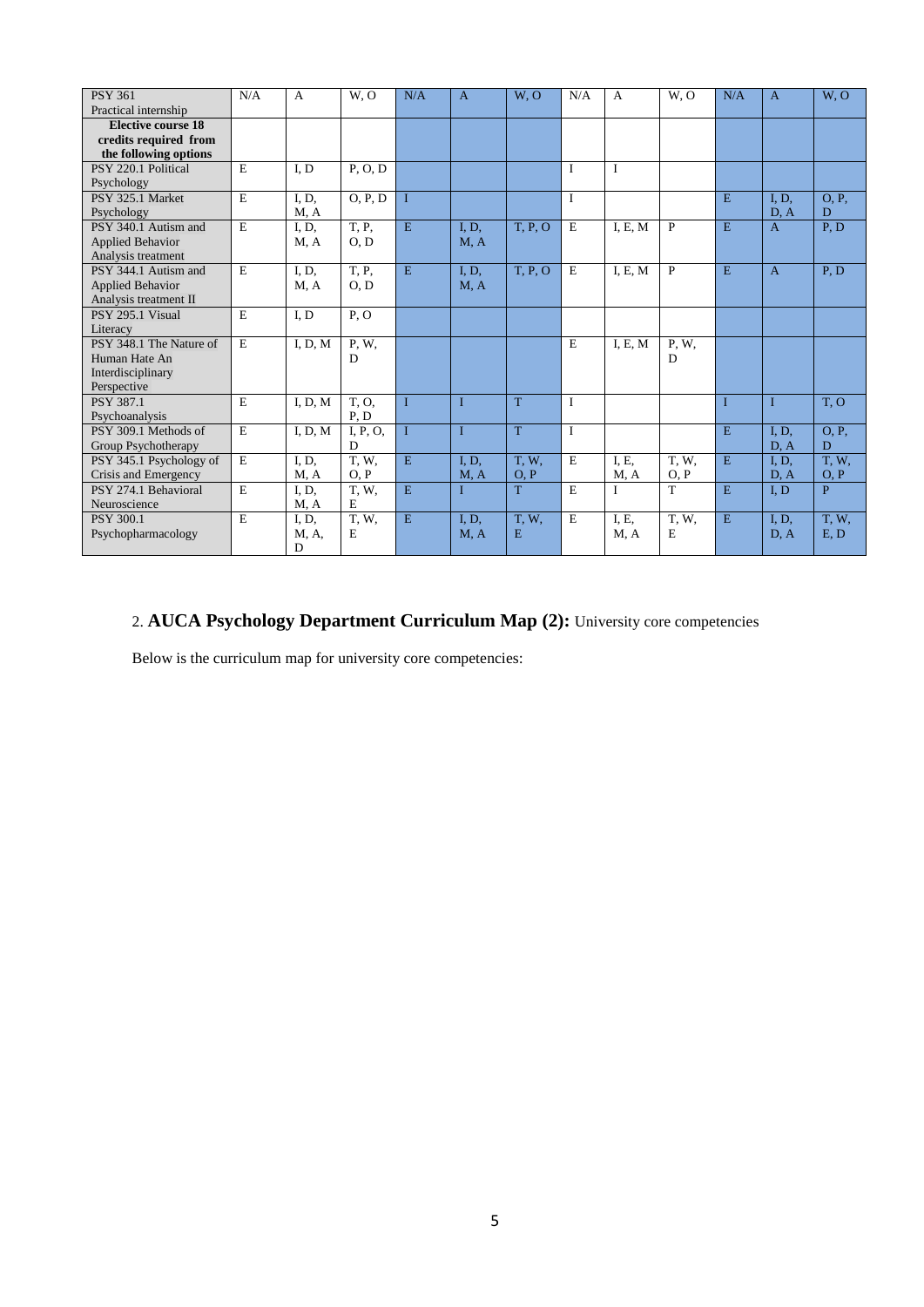|                                                                                                        | <b>AUCA Psychology Department Curriculum Map (2)</b> |                          |                                           |                                   |                              |                                 |                        |                              |                                 |                              |                              |                               |                        |                              |                              |                            |                              |                              |
|--------------------------------------------------------------------------------------------------------|------------------------------------------------------|--------------------------|-------------------------------------------|-----------------------------------|------------------------------|---------------------------------|------------------------|------------------------------|---------------------------------|------------------------------|------------------------------|-------------------------------|------------------------|------------------------------|------------------------------|----------------------------|------------------------------|------------------------------|
|                                                                                                        |                                                      |                          |                                           |                                   |                              |                                 |                        |                              |                                 |                              |                              | UNIVERSITY CORE COMPETENCIE   |                        |                              |                              |                            |                              |                              |
| Psychology<br>courses                                                                                  | 1.<br>Communicati<br>on skills: oral<br>and written  |                          |                                           | 2. Critical<br>thinking<br>skills |                              |                                 | 3. Digital<br>literacy |                              |                                 | 4. Problem<br>solving skills |                              |                               | 5. Global<br>awareness |                              |                              | 6. Civic<br>responsibility |                              |                              |
| <b>Core Courses Required</b><br>of all Majors                                                          | Statement in the<br>syllabus <sup>4</sup>            | Educational level $^5\,$ | Demonstration of<br>learning <sup>6</sup> | Outcome statement                 | Level of content<br>delivery | Demonstration of<br>learning    | Outcome statement      | Level of content<br>delivery | Demonstration of<br>learning    | Outcome statement            | Level of content<br>delivery | Demonstration of<br>learning  | Outcome statement      | Level of content<br>delivery | Demonstration of<br>learning | Outcome statement          | Level of content<br>delivery | Demonstration of<br>learning |
| <b>PSY 125</b><br>General Psychology and<br>Introduction to the<br>Profession of Psychology            | E                                                    | $\bf I$                  | T, O                                      | E                                 | $\mathbf{I}$                 | T                               | I                      | I                            | T                               | E                            | I                            | T, O                          |                        |                              |                              |                            |                              |                              |
| <b>PSY 127</b><br>Anatomy and Physiology<br>of CNS and Complex<br>Nervous Activity                     | E                                                    | $\mathbf I$              | T,<br>W,<br>P, E                          | E                                 | $\mathbf I$                  | T                               | $\mathbf I$            | $\mathbf I$                  | T                               | E                            | I                            | T,<br>W,<br>P, E              |                        |                              |                              |                            |                              |                              |
| <b>PSY 238.1</b><br>Developmental<br>Psychology                                                        | E                                                    | D                        | $\overline{T, 0}$<br>W,<br>P. E.<br>D     | E                                 | D                            | P,<br>T,<br>$\mathbf O$         | I                      | I                            |                                 | E                            | I                            | T, O,<br>W,<br>P, E,<br>D     | I                      | $\bf I$                      |                              | $\mathbf I$                | I                            |                              |
| PSY 310.1<br>Psychophysiology and<br>Cognitive Psychology                                              | E                                                    | I,                       | T,<br>W, E                                | E                                 | I                            | $\mathbf T$                     | I                      | I                            | T                               | $\mathbf E$                  | I                            | T,<br>W, E                    |                        |                              |                              |                            |                              |                              |
| <b>PSY 290.1</b><br>History and Methodology<br>of Psychology                                           | E                                                    | I,<br>D                  | T, O,<br>D                                | E                                 | D                            | T,<br>$\mathbf O$               | I                      | I                            |                                 | E                            | I,<br>D                      | T, O,<br>D                    |                        |                              |                              |                            |                              |                              |
| <b>PSY 211.1</b><br>Social Psychology                                                                  | E                                                    | D                        | T. O.<br>W,<br>P, E                       | ${\bf E}$                         | D                            | Ρ,<br>T,<br>$\overline{O}$      | I                      | I                            | T,<br>$\Omega$                  | $\mathbf E$                  | I,<br>D                      | T.O.<br>W,<br>P, E            | I                      | I                            |                              | I                          | I                            |                              |
| <b>PSY 204</b><br>Theories of Personality                                                              | E                                                    | I,<br>D,<br>M            | T. O.<br>W, D                             | E                                 | D                            |                                 | I                      | I                            |                                 | $\mathbf E$                  | I,<br>$\mathbf D$            | T, O,<br>W, D                 |                        |                              |                              |                            |                              |                              |
| PSY 342.1<br>Introduction to<br>Organizational<br>Psychology                                           | E                                                    | D,<br>M,<br>A            | $\overline{T, 0}$<br>W,<br>P, D           | ${\bf E}$                         | D,<br>$\mathbf M$            | ${\bf P},$<br>$\mathbf T$       | I                      | I                            |                                 | E                            | I,<br>D,<br>M,<br>A          | T, O,<br>W,<br>P, D           | I                      |                              |                              | $\mathbf I$                |                              |                              |
| PSY 391.1<br>Abnormal Psychology                                                                       | E                                                    | ID.<br>M                 | T,<br>W, O                                | E                                 | D                            | T,<br>W                         | $\bf{I}$               | $\mathbf I$                  |                                 | $\mathbf I$                  | D,<br>$\mathbf{M}$           | T,<br>W, O                    |                        |                              |                              |                            |                              |                              |
| <b>PSY 337.1</b><br>Psychometrics<br>(Psychological Tests)                                             | E                                                    | D,<br>M,<br>А            | T,<br>W,<br>P, O                          | E                                 | D,<br>M,<br>A                | T,<br>W,<br>Ρ,<br>$\Omega$      | $\mathbf I$            | I,<br>D                      | T,<br>W,<br>Ρ,<br>O             | $\overline{\mathrm{E}}$      | D,<br>M,<br>A                | T.<br>W,<br>P, O              | $\mathbf I$            |                              |                              | $\mathbf I$                |                              |                              |
| PSY 383.1<br>Introduction to<br>Counseling                                                             | E                                                    | $\mathbf D$<br>М         | T, P,<br>O, D                             | E                                 | D                            |                                 | $\bf{I}$               | $\mathbf I$                  | T,<br>O                         | E                            | D.<br>M                      | <b>T</b> , <b>P</b> ,<br>O, D | $\mathbf I$            |                              |                              | $\mathbf I$                |                              |                              |
| <b>PSY 234.1</b><br>Research Methods in<br>Psychology<br>(Experimental<br>Psychology and<br>Practicum) | E                                                    | Μ,<br>A                  | T,<br>W,<br>P, O,<br>E, L                 | E                                 | D,<br>M,<br>A                | T,<br>W,<br>Ρ,<br>O,<br>Ε,<br>L | I                      | I,<br>D                      | T,<br>W,<br>Ρ,<br>O,<br>Ε,<br>L | E                            | D,<br>M,<br>A                | T,<br>W,<br>P, O,<br>E, L     | $\bf{I}$               |                              |                              | $\mathbf I$                |                              |                              |
| PSY 232.1<br><b>SPSS</b>                                                                               | E                                                    |                          | T, E                                      | E                                 | I,                           | T,<br>E                         | 1                      | D,<br>M                      |                                 | $\mathbf E$                  | D                            | T, E                          |                        |                              |                              |                            |                              |                              |

<sup>4</sup> See Curriculum Map Legend<br><sup>5</sup> See Curriculum Map Legend<br><sup>6</sup> See Curriculum Map Legend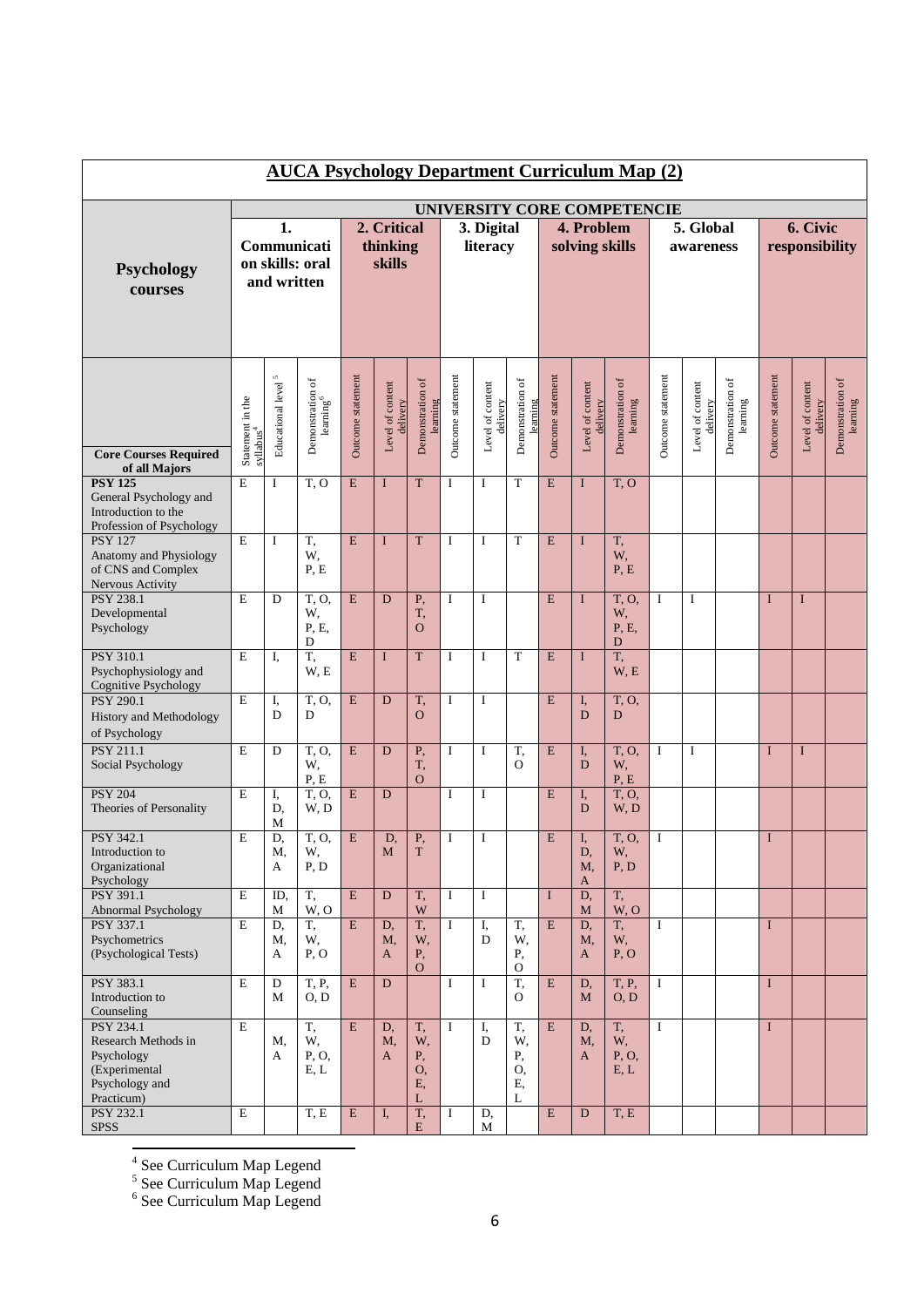| <b>PSY 411</b><br>Senior Thesis Seminar.          | E              | M,<br>A           | W.<br>P, D    | E                      | M,<br>$\mathbf{A}$ | W.<br>Ρ,       | I              | M.<br>A | W,<br>P | E              | M,<br>A      | W.<br>P, D        | I            |                | I              |              |                   |
|---------------------------------------------------|----------------|-------------------|---------------|------------------------|--------------------|----------------|----------------|---------|---------|----------------|--------------|-------------------|--------------|----------------|----------------|--------------|-------------------|
| Part 1.                                           |                |                   |               |                        |                    | D              |                |         |         |                |              |                   |              |                |                |              |                   |
| <b>PSY 412</b>                                    | E              | M,                | W,            | E                      | M,                 | W,             | $\mathbf{I}$   | M,      | W,      | E              | M,           | W,                | L            |                | $\mathbf{I}$   |              |                   |
| Senior Thesis Seminar.                            |                | A                 | P. D.         |                        | $\mathbf{A}$       | Ρ,             |                | A       | Ρ,      |                | A            | P, D,             |              |                |                |              |                   |
| Part 2                                            |                |                   | L             |                        |                    | D.<br>L        |                |         | D.<br>L |                |              | L                 |              |                |                |              |                   |
| <b>PSY 299</b>                                    | N/             | M,                | W.O           | N/                     | $\mathsf{A}$       | W,             | N/             |         |         | N/             | A            | W, O              | $\bf I$      |                | $\mathbf{I}$   |              |                   |
| Observational internship                          | А              | A                 |               | A                      |                    | $\overline{O}$ | A              |         |         | $\mathbf{A}$   |              |                   |              |                |                |              |                   |
| <b>PSY 361</b>                                    | N/             | $\mathbf{A}$      | W, O          | $\overline{\text{N}}/$ | $\overline{A}$     | W.             | ${\bf N} /$    |         |         | $\overline{N}$ | $\mathbf{A}$ | W, O              | $\mathbf I$  |                | $\mathbf{I}$   |              |                   |
| Practical internship<br><b>Elective course 18</b> | A              |                   |               | A                      |                    | $\overline{O}$ | A              |         |         | A              |              |                   |              |                |                |              |                   |
| credits required from                             |                |                   |               |                        |                    |                |                |         |         |                |              |                   |              |                |                |              |                   |
| the following options                             |                |                   |               |                        |                    |                |                |         |         |                |              |                   |              |                |                |              |                   |
| PSY 220.1 Political                               | E              | I,                | P, O,         |                        |                    |                | $\mathbf I$    | I       |         | E              | D            |                   | E            | $\overline{D}$ | $\overline{E}$ | D            | $\overline{P. O}$ |
| Psychology                                        |                | D                 | D             |                        |                    |                |                |         |         |                |              |                   |              |                |                |              |                   |
| PSY 325.1 Market                                  | E              | I,                | O.P.          | I                      |                    |                | I              | I       |         | E              | L.           | O.P.              | $\mathbf I$  | $\mathbf I$    | $\mathbf I$    | $\mathbf I$  |                   |
| Psychology                                        |                | D.                | D             |                        |                    |                |                |         |         |                | D,           | D                 |              |                |                |              |                   |
|                                                   |                | M.                |               |                        |                    |                |                |         |         |                | D.           |                   |              |                |                |              |                   |
|                                                   | E              | А                 |               |                        |                    |                | $\mathbf{I}$   |         |         | E              | A            |                   |              |                | E              |              |                   |
| PSY 340.1 Autism and<br><b>Applied Behavior</b>   |                | I,<br>D.          | T, P,<br>O, D | E                      | I,<br>D,           | T,<br>Ρ,       |                |         |         |                | $\mathbf{A}$ | $\overline{P, D}$ | E            | D              |                | D            | P, O              |
| Analysis treatment                                |                | M.                |               |                        | M.                 | $\Omega$       |                |         |         |                |              |                   |              |                |                |              |                   |
|                                                   |                | A                 |               |                        | $\mathbf{A}$       |                |                |         |         |                |              |                   |              |                |                |              |                   |
| PSY 344.1 Autism and                              | E              | I,                | T. P.         | E                      | I.                 | T,             | $\mathbf I$    |         |         | E              | D,           | P, D              | E            | D              | E              | D            | P, O              |
| <b>Applied Behavior</b>                           |                | D.                | O, D          |                        | D.                 | P,             |                |         |         |                | $\mathbf{A}$ |                   |              |                |                |              |                   |
| Analysis treatment II                             |                | M,                |               |                        | M,                 | $\Omega$       |                |         |         |                |              |                   |              |                |                |              |                   |
| PSY 295.1 Visual                                  | E              | A                 |               |                        | $\mathbf{A}$<br>D  | $\overline{O}$ | $\mathbf I$    |         |         | E              |              |                   |              |                | $\mathbf I$    | $\mathbf I$  |                   |
| Literacy                                          |                | I,<br>$\mathbf D$ | P, O          | $\mathbf I$            |                    |                |                |         |         |                | D            | P, O              | E            | ${\rm D}$      |                |              |                   |
| PSY 348.1 The Nature of                           | $\overline{E}$ | I.                | P.            | $\overline{E}$         | D,                 | P,             | $\overline{I}$ |         |         | E              | E,           | P, W              | E            | D,             | E              | D.           | P.                |
| Human Hate An                                     |                | D.                | W.D           |                        | M,                 | $\overline{O}$ |                |         |         |                | M            |                   |              | M              |                | M            | W                 |
| Interdisciplinary                                 |                | M                 |               |                        | $\mathbf{A}$       |                |                |         |         |                |              |                   |              |                |                |              |                   |
| Perspective                                       |                |                   |               |                        |                    |                |                |         |         |                |              |                   |              |                |                |              |                   |
| PSY 387.1                                         | E              | I.                | T.O.          | $\mathbf{I}$           | $\mathbf{I}$       | T              | $\mathbf I$    |         |         | E              | D            | T, O              | $\mathbf I$  | $\mathbf I$    | $\mathbf I$    | $\mathbf{I}$ |                   |
| Psychoanalysis                                    |                | D.                | P.D           |                        |                    |                |                |         |         |                |              |                   |              |                |                |              |                   |
|                                                   |                | M                 |               |                        |                    | $\overline{T}$ |                |         |         |                |              |                   |              |                |                |              |                   |
| PSY 309.1 Methods of<br>Group Psychotherapy       | E              | I,<br>D.          | I, P.<br>O, D | $\mathbf{I}$           | $\mathbf{I}$       |                | $\bf{I}$       |         |         | E              | D.<br>M      | O, P,<br>D        | $\bf{I}$     | $\mathbf I$    | $\mathbf I$    | $\mathbf I$  |                   |
|                                                   |                | M                 |               |                        |                    |                |                |         |         |                |              |                   |              |                |                |              |                   |
| PSY 345.1 Psychology of                           | E              | I,                | T,            | E                      | I.                 | T,             | $\mathbf{I}$   |         |         | E              | I,           | T,                | E            | D              | E              | D            |                   |
| Crisis and Emergency                              |                | D.                | W,            |                        | D,                 | W,             |                |         |         |                | D.           | W,                |              |                |                |              |                   |
|                                                   |                | M,                | O, P          |                        | M,                 | O,             |                |         |         |                | D,           | O, P              |              |                |                |              |                   |
|                                                   |                | A                 |               |                        | $\mathbf{A}$       | P              |                |         |         |                | A            |                   |              |                |                |              |                   |
| PSY 274.1 Behavioral<br>Neuroscience              | E              | I,                | T,<br>W, E    | $\overline{E}$         | $\mathbf{I}$       | T              | $\mathbf{I}$   |         |         | E              | I,<br>D      | $\overline{P}$    | $\mathbf{I}$ | $\mathbf I$    | $\mathbf I$    | $\mathbf I$  |                   |
|                                                   |                | D.<br>M,          |               |                        |                    |                |                |         |         |                |              |                   |              |                |                |              |                   |
|                                                   |                | A                 |               |                        |                    |                |                |         |         |                |              |                   |              |                |                |              |                   |
| <b>PSY 300.1</b>                                  | E              | I.                | T.            | E                      | I.                 | T.             | $\mathbf{I}$   |         |         | E              | I.           | T.                | $\mathbf{I}$ | $\mathbf I$    | $\mathbf I$    |              |                   |
| Psychopharmacology                                |                | D.                | W, E          |                        | D.                 | W,             |                |         |         |                | D,           | W,                |              |                |                |              |                   |
|                                                   |                | M,                |               |                        | M.                 | E              |                |         |         |                | D,           | E, D              |              |                |                |              |                   |
|                                                   |                | A,                |               |                        | $\mathbf{A}$       |                |                |         |         |                | A            |                   |              |                |                |              |                   |
|                                                   |                | D                 |               |                        |                    |                |                |         |         |                |              |                   |              |                |                |              |                   |

## **ANALYSIS**

# **General analysis:**

- 1. Psychology department's curriculum effectively addresses major –specific competencies. No serious gaps or problems were identified in how each course focuses on each program's goal.
- 2. Three of the Core University Competencies (Communication, Critical Thinking Skills, Problem Solving) are well addressed in the curriculum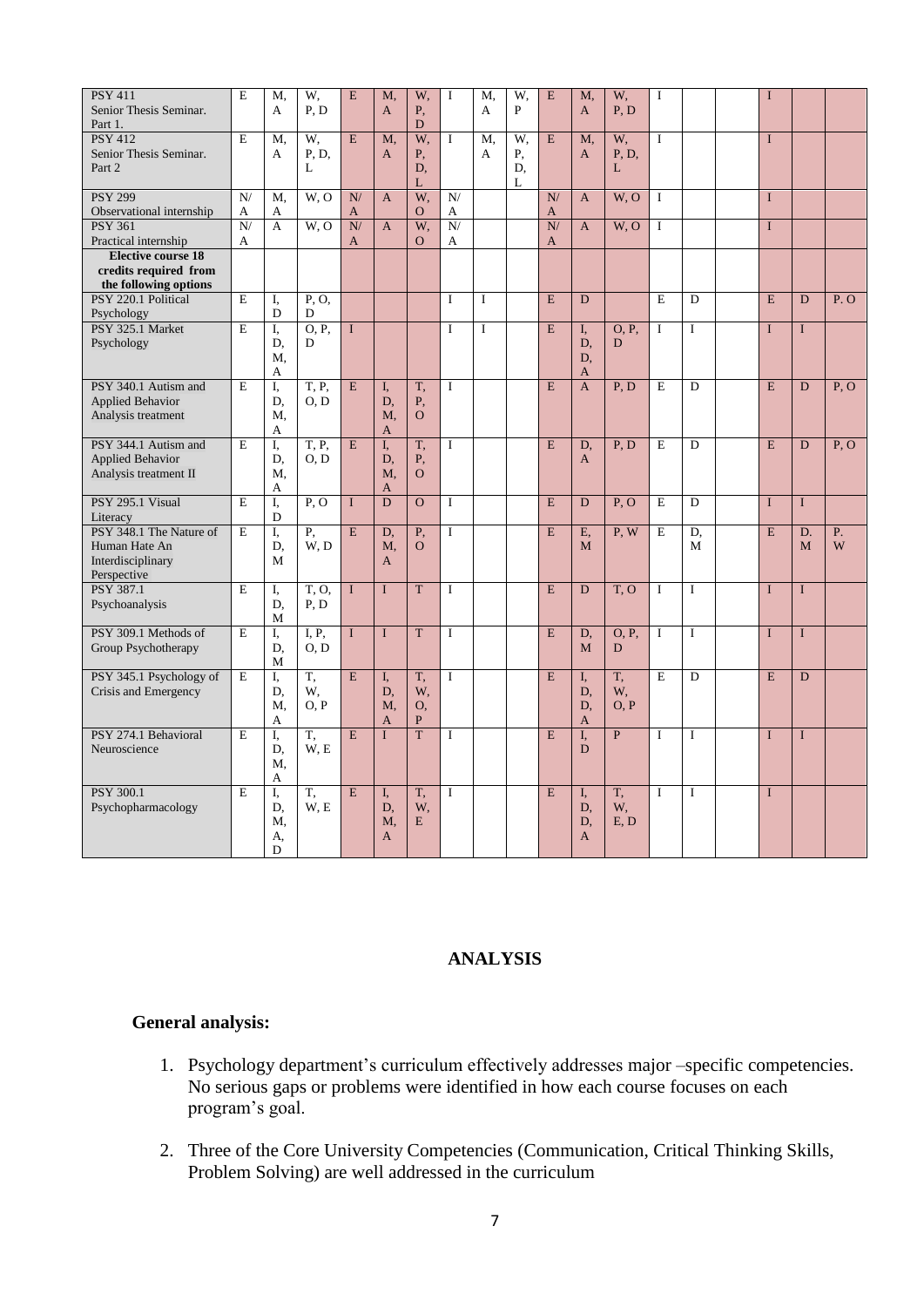3. Three of the Core University Competences (Digital Literacy, Global Awareness and Civic Responsibility) are not sufficiently addressed by the Psychology Department curriculum and courses.

# **Major-specific goal-related analysis:**

# **Goal 1. Comprehensive Knowledge Base in Psychology**

- All of the required and elective courses include relevant competencies in the text of the syllabi.
- Majority of the required courses target E and R levels of content delivery, with two of them having only an introductory level and eight of them targeting all four levels. Three courses have R and A levels only. Most of elective courses target all four levels.
- Demonstration of learning in most of the courses includes combination of tests and oral presentations. Written assignments and projects are used less frequently.

## **Goal 2. Research methods and scientific reasoning**

- Twelve out of fifteen courses indicate relevant competencies explicitly in the course syllabi. Level of the content delivery ranges from I (in three courses) to A (in six courses).
- Demonstration of learning includes predominantly projects and oral presentations, as well as tests.
- Two required courses do not target competencies relevant to this goal.

## **Goal 3. Ethical and Social Responsibility**

- More than half of the courses explicitly state relevant learning outcomes in the course syllabi while two courses lack relevant competencies entirely.
- Six courses have an introductory level of content delivery and six courses reach level A.
- Demonstration of learning among courses where relevant competencies are targeted includes tests, written assignments and students' projects.

## **Goal 4. Professionalism**

- Ten required courses have related learning outcomes explicitly stated in the course syllabi.
- Among them four courses provide basic knowledge and skills while six courses reach the level A.
- Professionalism is more frequently measured by students' projects, discussions and written assignments.

# **RECOMMENDATIONS**

- 1. Reconsider how current curriculum can strengthen its weaknesses in relation to three core university competencies such as Digital Literary, Global Awareness and Civic Responsibilities;
- 2. Discuss and possibly integrate the following instruments for an additional measurement of students' achievement on the stated goals:

Goal 1: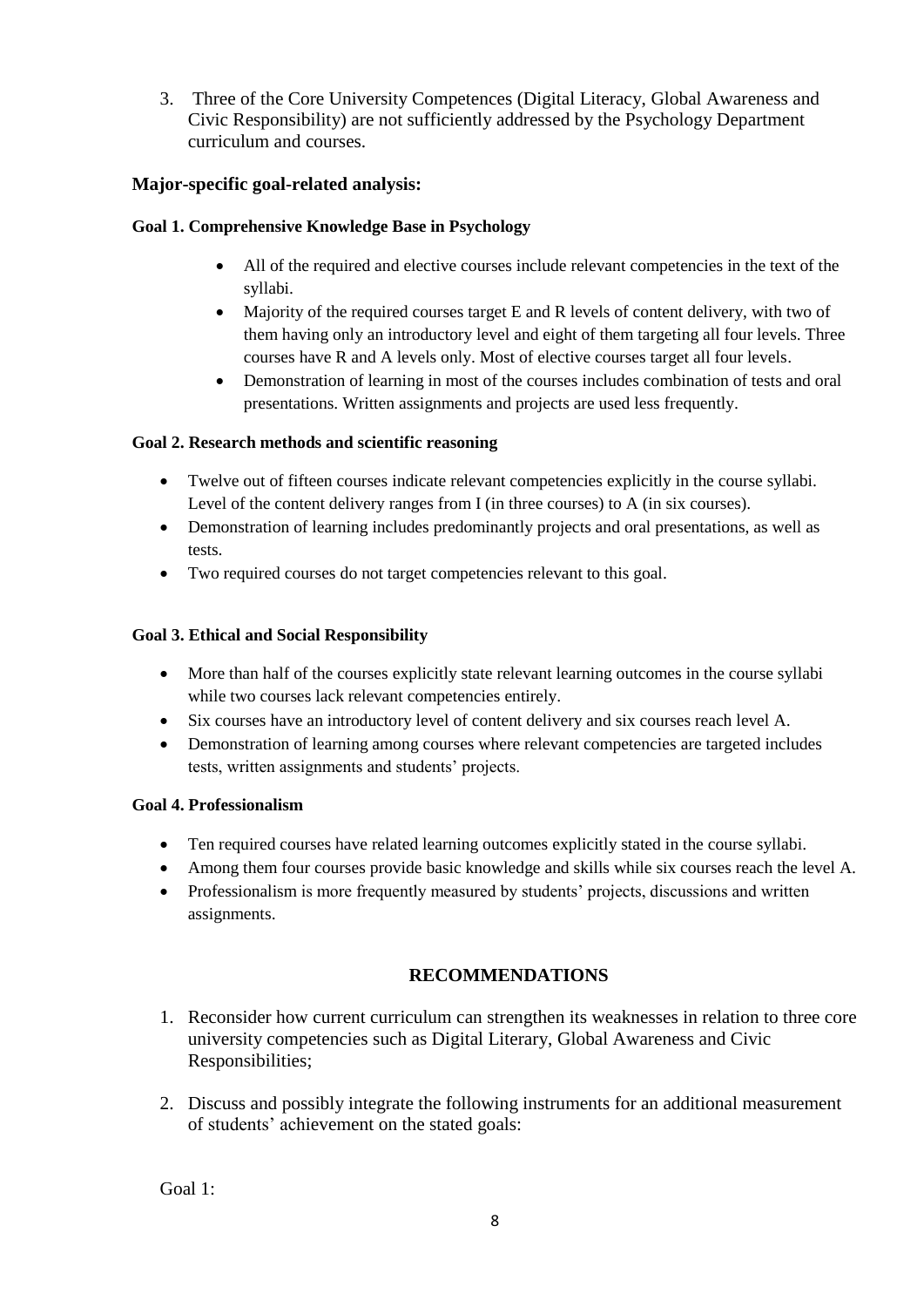- Major Field Test in Psychology (4GMF)
- Psychology Area Concentration Achievement Test (ACAT-P)

Goal 2:

- Psychological Critical Thinking Exam (Lawson, 1999)
- Cambridge Thinking Skills Tests (CCTST)

Goal 3:

- Global Awareness Profile (GAP)
- Intercultural Development Inventory (GPI)

Goal 4.

- Emotional and Social Competence Inventory (ESCI)
- College Success Factors Index (CSFI)